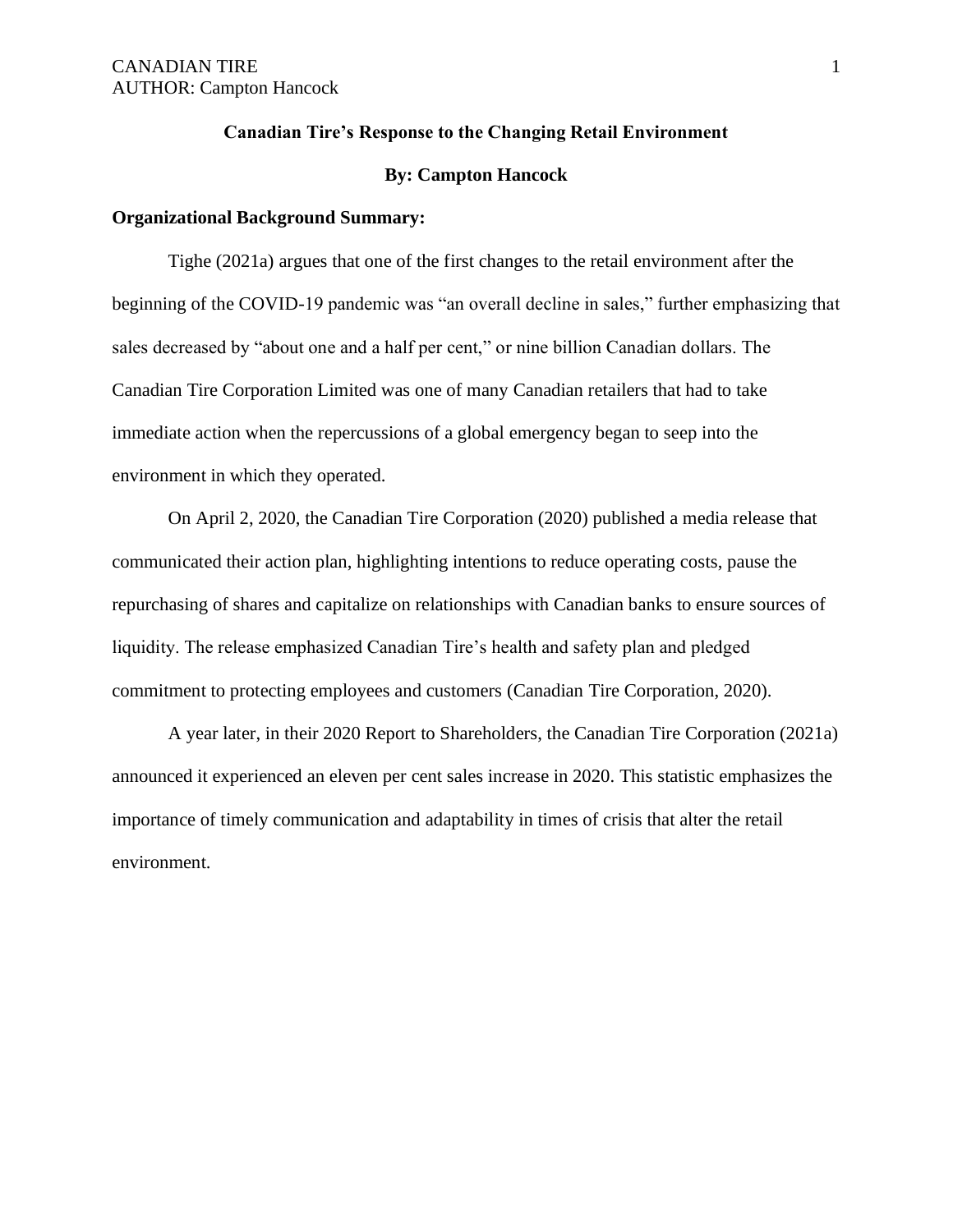### **SWOT Matrix**

| <b>Strengths</b>     |                                       | <b>Weaknesses</b>                      |  |
|----------------------|---------------------------------------|----------------------------------------|--|
|                      | Wealth of financial communication     | 1. No volume management system in      |  |
|                      | information available through website | place for stores or website            |  |
| 2.                   | Accessibility                         | 2. Lower international brand awareness |  |
| 3.                   | Involvement in charities and          | compared to competitors                |  |
|                      | community involvement                 |                                        |  |
| <b>Opportunities</b> |                                       | <b>Threats</b>                         |  |
|                      | Expand globally                       | Global competitors<br>1.               |  |
| 2.                   | Develop social media platform         | Supply chain shortages<br>2.           |  |
| 3.                   | Develop cutting-edge que              | 3. COVID-19 restrictions               |  |
|                      | management technology                 |                                        |  |

### **Strengths**

Canadian Tire has a wealth of financial information available to the public through their website, including financial reporting, shareholder stock and dividend information, corporate governance documents and investor resources including fact sheets and webcasts. By having transparent communication channels that are available to the public, Canadian Tire appeals to a larger audience of investors and shareholders and is a well-respected brand. Reflecting on the eleven per cent increase in sales in 2020 following the announcement of the global pandemic (Canadian Tire Corporation, 2021a), it can be suggested that Canadian Tire's strengths further include the organization's ability to be adaptable, remain committed to charity work, remain accessible and stay on top of technological advances.

An article by Elizabeth Keith (2021) illustrates Canadian Tire's ability to adapt to circumstances, announcing the return of the Christmas Trail this holiday season. According to Keith (2021), organizers reported that 98 per cent of visitors requested the return of the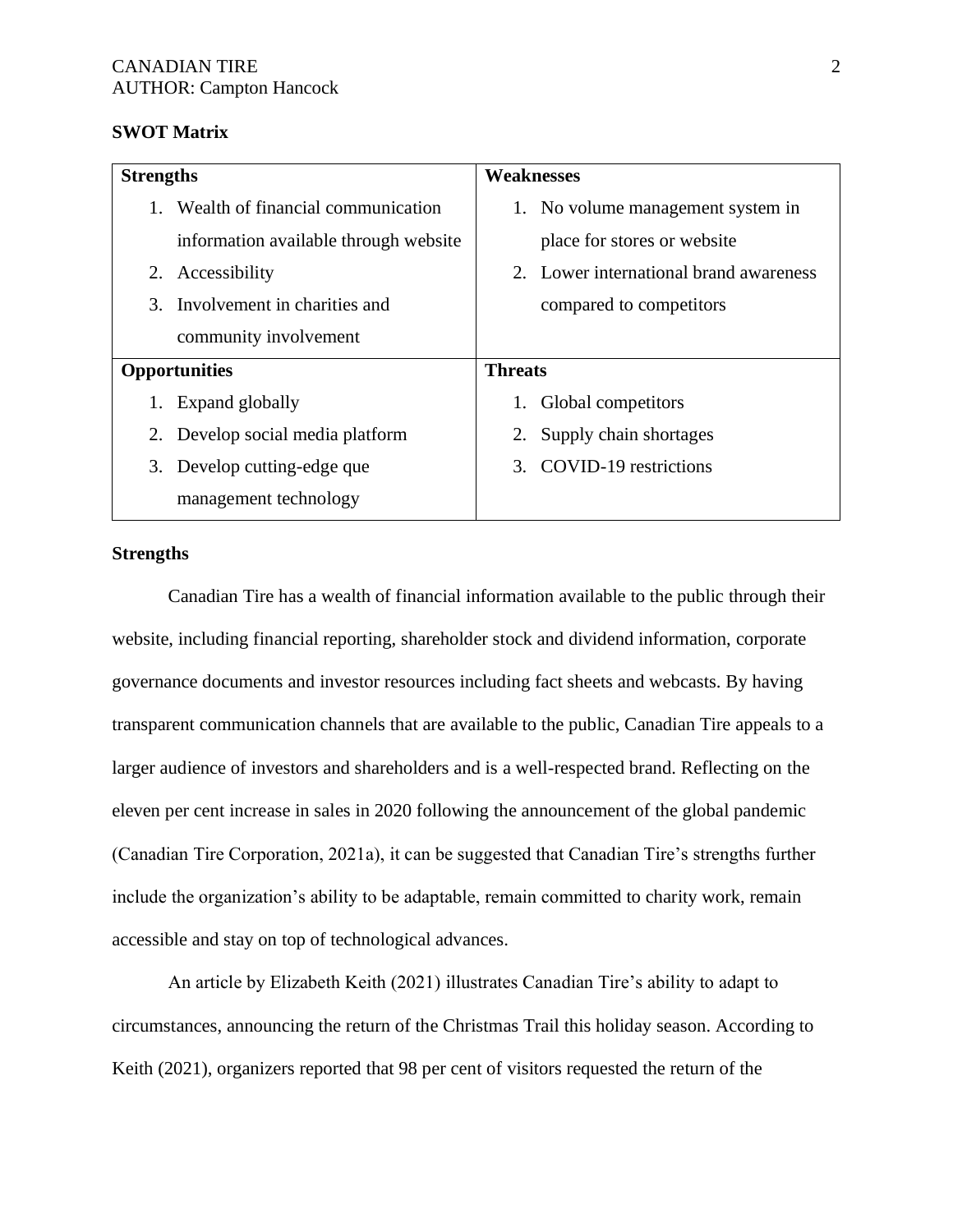Christmas Trail in 2021, exemplifying how Canadian Tire encourages community engagement despite the challenges imposed by COVID-19. Furthermore, Canadian Tire remained supportive of Jumpstart Charities throughout the pandemic, most recently committing 12 million dollars to the sport relief fund in February (Canadian Tire Corporation, 2021b). In a statistics report by Tighe (2021), there were 667 Canadian Tire stores operated in Canada in 2020. Tighe (2021b) further suggests that Canadian Tire's accessibility has made it "one of the leading retail companies in the country." Finally, a report by SWOT & PESTLE (2020) suggests that Canadian Tire has successfully "enhanced customer experience through leveraging e-commerce digital solutions," offering "the new, automated 16-foot Self-Serve Pick-Up Towers at five locations across Canada," as evidence.

#### **Weaknesses**

While SWOT & PESTLE (2020) suggest that Canadian Tire has successfully leveraged e-commerce and technological solutions in wake of COVID-19, they also acknowledge that Canadian Tire had "website issues because of high demand during COVID-19" that impacted customer experience. This exemplifies Canadian Tire's weaknesses with volume management, both in-store and online. While investigating how Canada's e-commerce changed during the pandemic, Nocolaï and Grange (2021) found that there were advances in virtual queuing technology. Canadian Tire has not adopted this technology; therefore, Canadian Tire does not have technological solutions to excess in-store shopping volume. Having examined Canadian Tire's response to online and in-store volume, this aspect of operation clearly needs to be strengthened.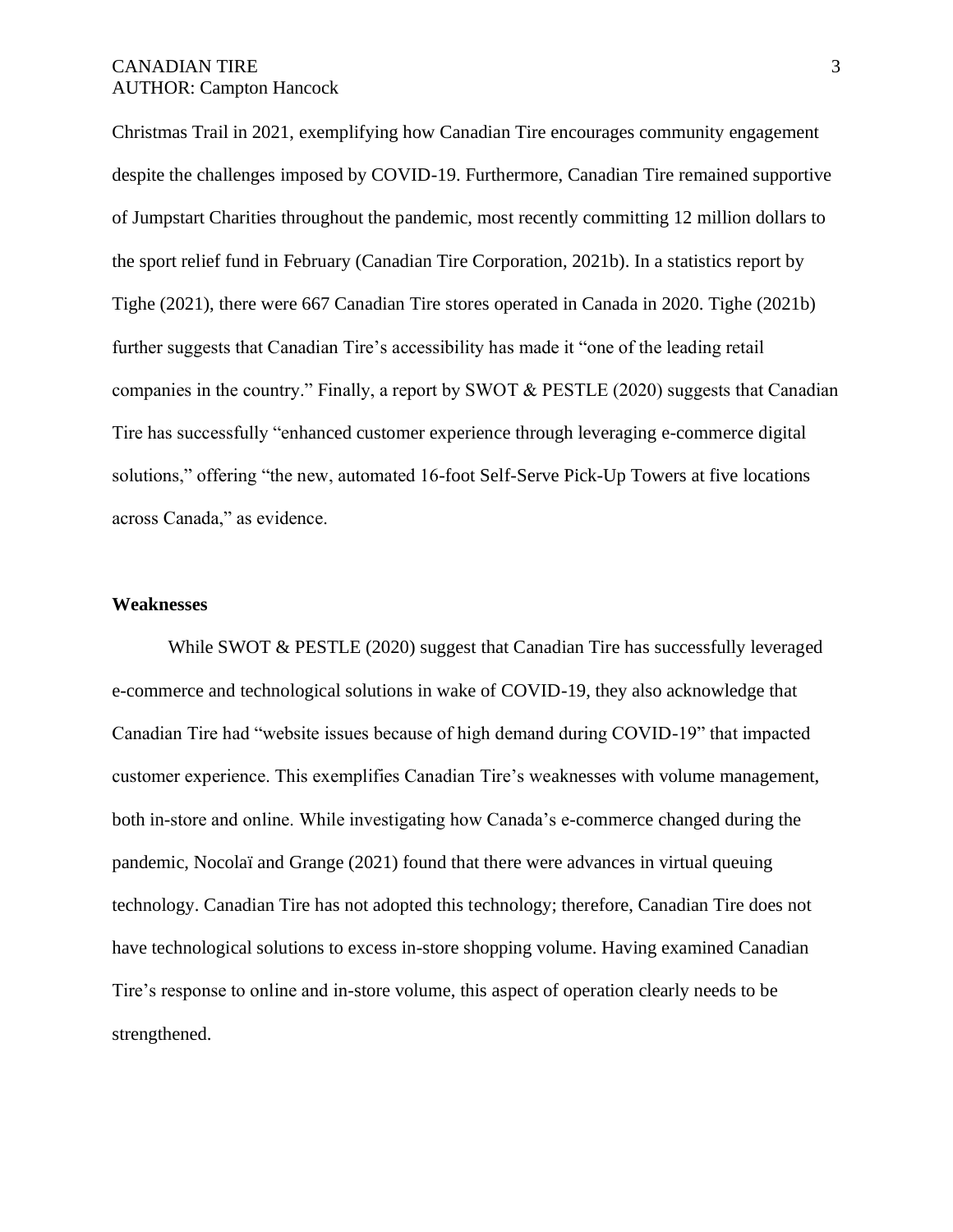Having examined Canadian Tire's Twitter presence, it can be suggested that Canadian Tire expends few resources on social media. This could be perceived as a weakness because Canadian Tire is not capitalizing on the two-way communication channel that social media provides. Furthermore, social media may be a way for Canadian Tire to develop parasocial relationships with customers. Finally, the MBA Skool Team (2020) suggests that Canadian Tire's market share is limited because it is in a competitive segment; however, Canadian Tire's outlined strengths show that the company is a formidable competitor within the retail market in Canada.

#### **Opportunities**

Canadian Tire is often criticized for having not gone international years ago, but it is not for lack of trying. In an article announcing Canadian Tire's intention to purchase Helly Hansen, Shaw (2018) outlines two other circumstances in which Canadian Tire conducted business in the United States and ultimately had to sell at a loss; first with Texas-based White Stores in 1982 and later when Canadian Tire opened an auto parts chain in Indiana in 1995. As identified by Shaw (2018), Canadian Tire was hesitant to make significant investments in global expansion after these experiences; however, after purchasing Helly Hansen in 2018, Canadian Tire went on to purchase the Canadian retail branch of Party City which is composed of 65 stores and was valued at 174 million CAD (Party City Holdco Inc., 2019). Given this history, it can be suggested that Canadian Tire has an opportunity to acquire more businesses that have international roots. This will extend their business to entice international customers and lay the framework for a potential expansion into brick-and-mortar stores in other countries.

Having addressed the widely suggested opportunity of expanding globally, it is also important to consider the opportunities that have come from the COVID-19 altered retail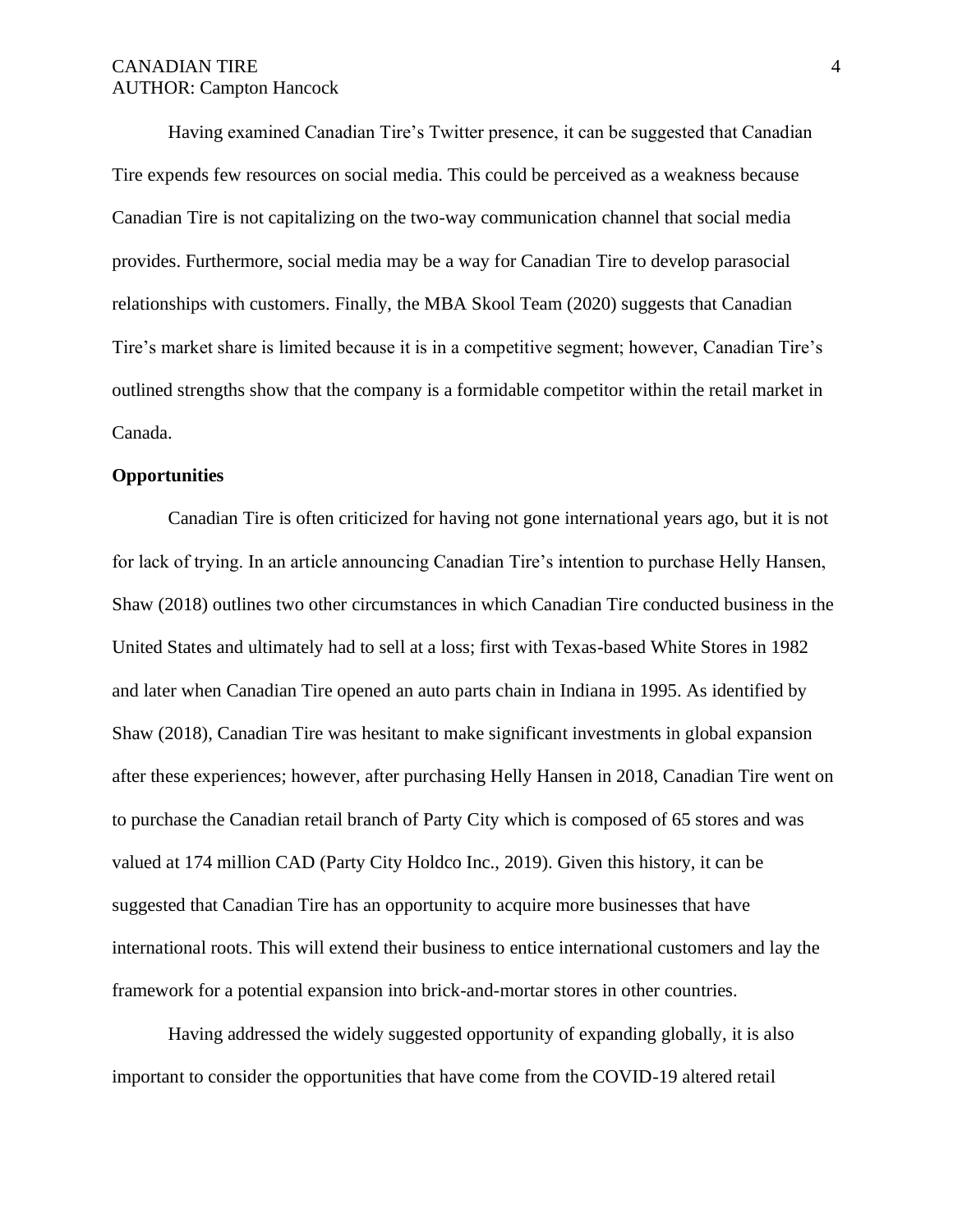environment. Canadian Tire has an opportunity to develop e-commerce that is more accessible and user-friendly than their competitors. Because customers are now more interested in ecommerce in the pandemic era, Canadian Tire has an opportunity to adopt virtual queuing technology and level-up their websites to drive customer acquisition and develop a positive virtual customer experience. Social media is an untapped communication channel at Canadian Tire, as shown by the data in Appendix A. Perhaps Canadian Tire has an opportunity to expand their reach and encourage effective symmetrical communication by developing a social media platform. Finally, SWOT & PESTLE (2020) suggest that Canadian Tire may benefit from introducing electric car charging stations at their stores. As Canadian Tire is already involved in the petroleum market, an expansion into the world of electric cars would increase the appeal of the brand to those who operate electric vehicles.

#### **Threats**

Several threats that affect Canadian Tire must be acknowledged when analysing financial decisions, including global competitors, supply chain shortages and COVID-19 restrictions on capacity. The MBA Skool Team (2020) identifies Canadian Tire's main competitors as Empire (Sobeys), Metro, Loblaw Companies, Alimentation Couche-Tard, and Shoppers Drug Mart. While Sobeys and Shoppers Drug Mart are predominantly Canadian-operating companies, Loblaws has stores in 23 countries (Shaw, 2014) and Alimentation Couche-Tard has locations in 14 countries (Alimentation Couche-Tard, n.d.). Competitors who operate internationally are a threat to Canadian Tire because international customers may gravitate towards familiar brands.

Another competitor of Canadian Tire is Walmart – this, too, is an international competitor that may be more familiar. Both global and national supply chain shortages are a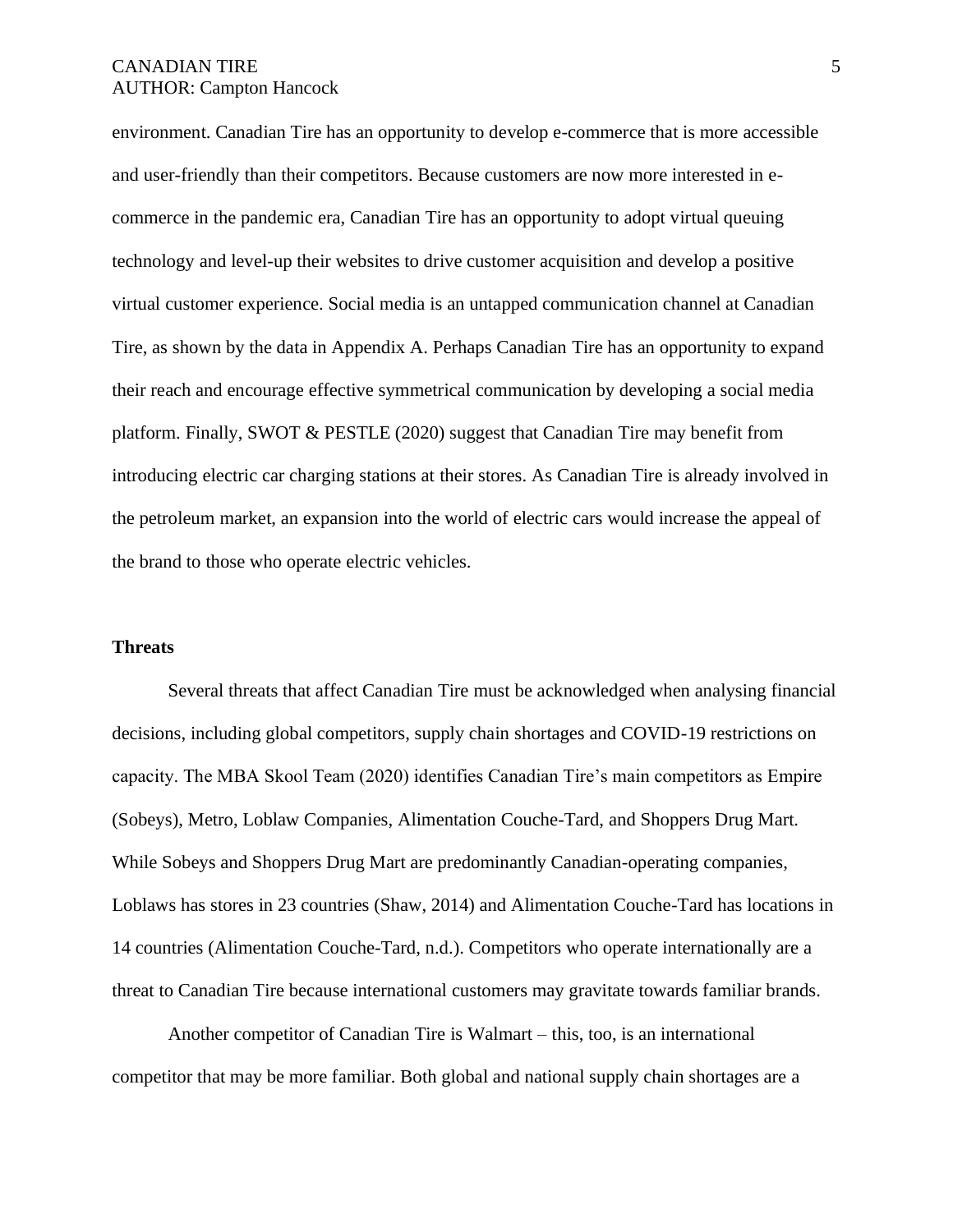threat to Canadian Tire. In a media release from Deschamps (2021), Canadian Tire seems confident in their ability to combat global supply chain problems; they have adopted the "order more sooner" approach to supply chain issues. Deschamp (2021) acknowledges how, in response to shortages, "Canadian Tire chartered four ships to get its products – namely Christmas and winter items – to Canada in time for the fourth quarter." It is important to also consider domestic supply chain issues – such as the floods in British Columbia that closed major highways for days. Reflecting on this current event, it is clear that without national mobility, it would be difficult for Canadian Tire to deliver online orders, receive shipments from within the country, and may make it difficult for people to travel to a store.

Finally, critically reflecting on the global circumstances, COVID-19 capacity restrictions and vaccination requirements may make it difficult for Canadian Tire to mediate store volume and ensure positive customer service experiences. Vaccine policies may also affect Canadian Tire's ability to staff their brick-and-mortar stores.

### **Recommendations**

Having examined the strengths, weaknesses, opportunities, and threats of Canadian Tire's internal and external environment, I would suggest that the company focuses on developing volume management tools as the holiday season approaches. As suggested by Nocolaï and Grange (2021), one of the most significant technological advances made during the pandemic is virtual queuing technology: a tactic that improves customer experience and decreases the chance of an outbreak. Furthermore, I would suggest that Canadian Tire should continue to invest time and money in creating synthesisable information sheets and communications pieces for investors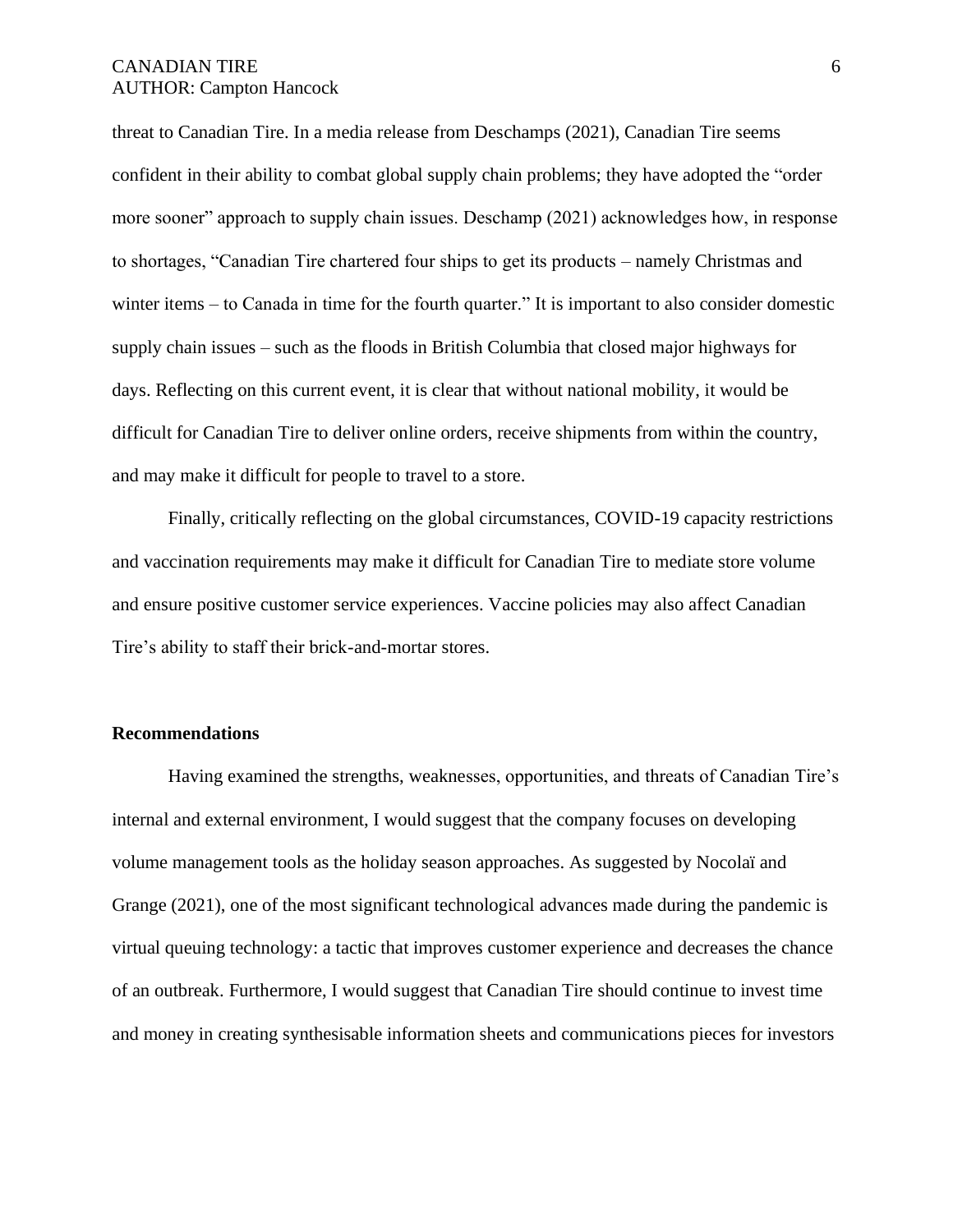and shareholders. This is a strength that is evident having explored the corporation's website. An example of an effective communication piece is included in Appendix B.

After researching Canadian Tire's acquisition efforts, I would encourage the corporation to remain actively focused on expanding. I agree with their hesitation to get involved in another international endeavor; Canadian Tire has a loyal customer base in Canada that is cemented through rewards programs and a long history of good quality and positive customer experiences. By developing and maintaining an adaptable and financially sound plan that outperforms competitors, Canadian Tire will be able to continue increasing sales and potentially experience growth in market share for the remainder of the pandemic.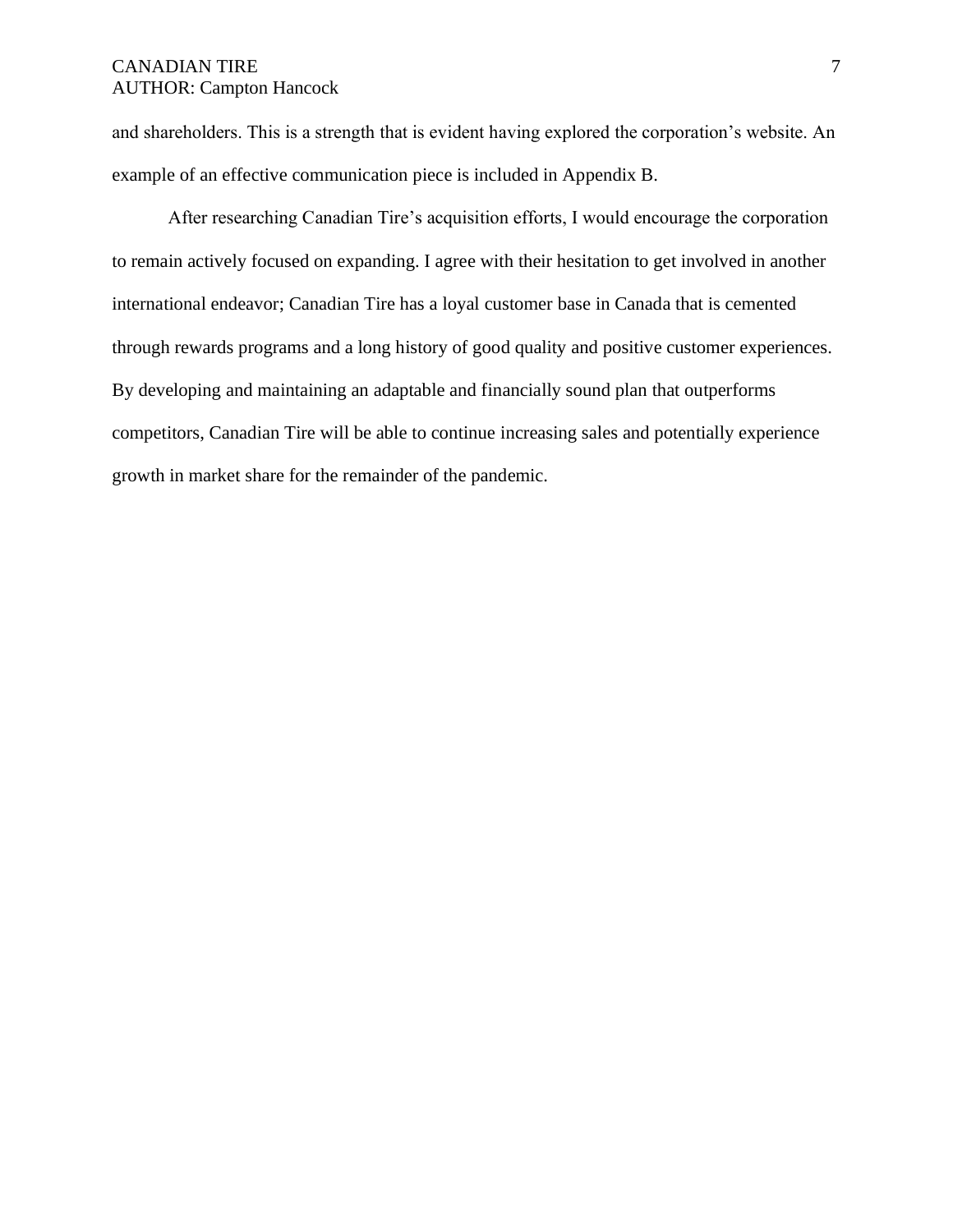### **References**

Alimentation Couche-Tard. (n.d.). *Where we operate*. CircleK. [https://corpo.couche-](https://corpo.couche-tard.com/en/our-company/where-we-operate/)

[tard.com/en/our-company/where-we-operate/](https://corpo.couche-tard.com/en/our-company/where-we-operate/)

Canadian Tire Corporation, Limited. (2020). *Canadian Tire Corporation Provides Business Update Related to COVID-19* [Media release]. Cision Canada. [www.newswire.ca/news](http://www.newswire.ca/news-releases/canadian-tire-corporation-provides-business-update-related-to-covid-19-809935321.html)[releases/canadian-tire-corporation-provides-business-update-related-to-covid-19-](http://www.newswire.ca/news-releases/canadian-tire-corporation-provides-business-update-related-to-covid-19-809935321.html) [809935321.html](http://www.newswire.ca/news-releases/canadian-tire-corporation-provides-business-update-related-to-covid-19-809935321.html)

Canadian Tire Corporation. (2021a). *Canadian Tire Corporation 2020 Report to Shareholders*. SEDAR.

[www.sedar.com/GetFile.do?lang=EN&docClass=2&issuerNo=00000534&issuerType=0](http://www.sedar.com/GetFile.do?lang=EN&docClass=2&issuerNo=00000534&issuerType=03&projectNo=03193558&docId=4918740) [3&projectNo=03193558&docId=4918740](http://www.sedar.com/GetFile.do?lang=EN&docClass=2&issuerNo=00000534&issuerType=03&projectNo=03193558&docId=4918740)

- Canadian Tire Corporation, Limited. (2021b). *Canadian Tire Corporation Commits an Additional \$12 Million to Jumpstart Charities' Sport Relief Fund to Help Build Back Sport and Play* [Media release]. Cision Canada. [www.newswire.ca/news](http://www.newswire.ca/news-releases/canadian-tire-corporation-commits-an-additional-12-million-to-jumpstart-charities-sport-relief-fund-to-help-build-back-sport-and-play-818411119.html)[releases/canadian-tire-corporation-commits-an-additional-12-million-to-jumpstart](http://www.newswire.ca/news-releases/canadian-tire-corporation-commits-an-additional-12-million-to-jumpstart-charities-sport-relief-fund-to-help-build-back-sport-and-play-818411119.html)[charities-sport-relief-fund-to-help-build-back-sport-and-play-818411119.html](http://www.newswire.ca/news-releases/canadian-tire-corporation-commits-an-additional-12-million-to-jumpstart-charities-sport-relief-fund-to-help-build-back-sport-and-play-818411119.html)
- Deschamps, T. (2021). *Canadian Tire confident in ability to navigate supply chain woes as Q3 profit drops* [Media release]. Penticton Herald.

[www.pentictonherald.ca/business\\_news/national\\_business/article\\_31924da3-b1ed-51ad](http://www.pentictonherald.ca/business_news/national_business/article_31924da3-b1ed-51ad-a042-32122fc28609.html)[a042-32122fc28609.html](http://www.pentictonherald.ca/business_news/national_business/article_31924da3-b1ed-51ad-a042-32122fc28609.html)

Keith, E. (2021). *Canadian Tire Christmas Trail returns for COVID safe, immersive holiday experience.* NewMarketToday. [www.newmarkettoday.ca/local-news/canadian-tire](http://www.newmarkettoday.ca/local-news/canadian-tire-christmas-trail-returns-for-covid-safe-immersive-holiday-experience-4710647)[christmas-trail-returns-for-covid-safe-immersive-holiday-experience-4710647](http://www.newmarkettoday.ca/local-news/canadian-tire-christmas-trail-returns-for-covid-safe-immersive-holiday-experience-4710647)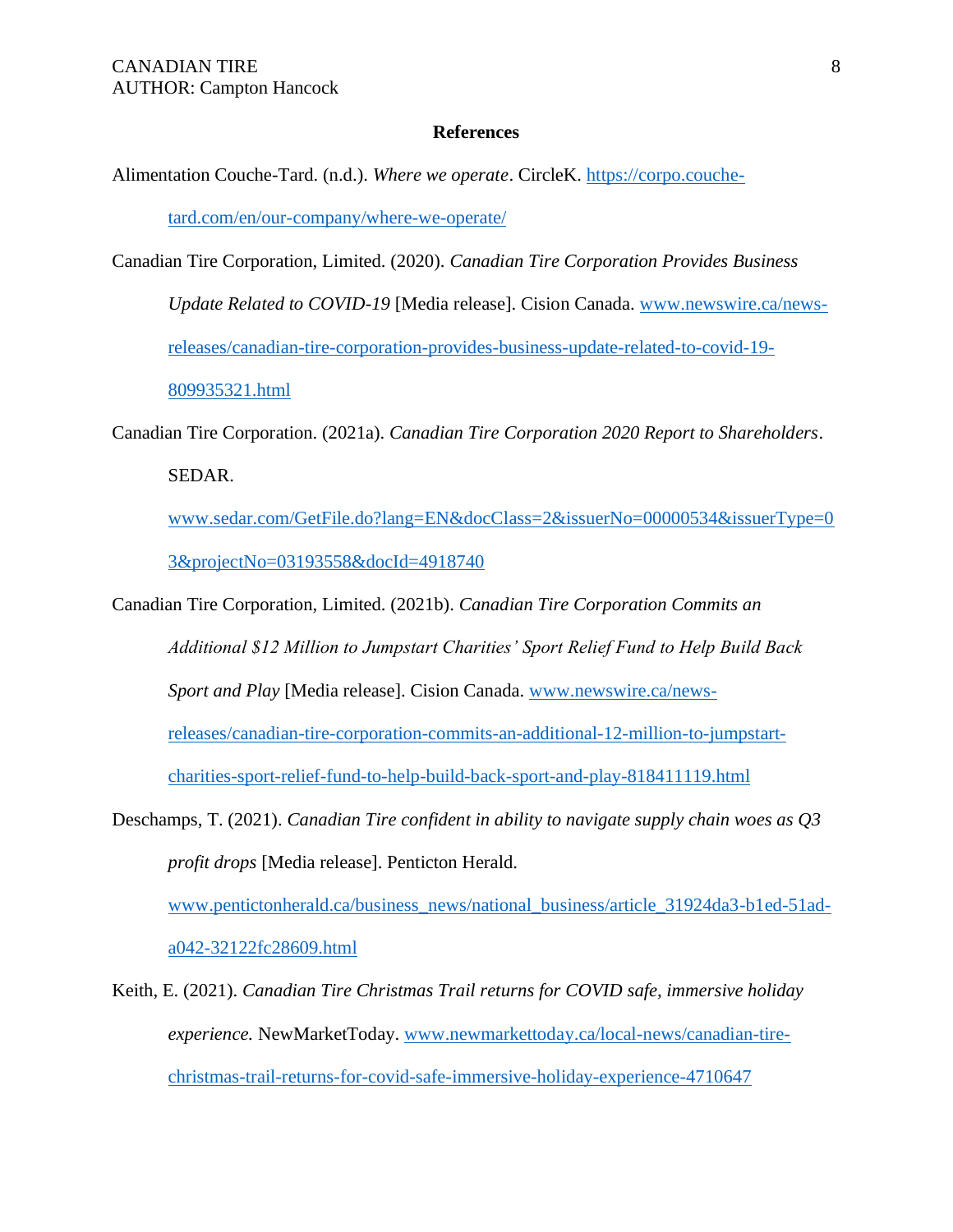MBA Skool Team. (2020). *Canadian Tire SWOT Analysis, Competitors & USP*. Mba SKOOL. [www.mbaskool.com/brandguide/lifestyle-and-retail/4307-canadian-tire.html](http://www.mbaskool.com/brandguide/lifestyle-and-retail/4307-canadian-tire.html)

Nocolaï, M., & Grange, C. (2021). *The Digital Transformation of Retail During the COVID-19 Pandemic: A Comparative Study in Canada, China, And France*. Research Gate.

[doi.org/10.51432/978-1-8381524-8-2\\_1](https://doi.org/10.51432/978-1-8381524-8-2_1)

Party City Holdco Inc. (2019). *Party City Completes Sale of Canadian Retail Business to Canadian Tire* [Media release]. Globe Newswire. [www.globenewswire.com/en/news](http://www.globenewswire.com/en/news-release/2019/10/01/1923645/0/en/Party-City-Completes-Sale-of-Canadian-Retail-Business-to-Canadian-Tire.html)[release/2019/10/01/1923645/0/en/Party-City-Completes-Sale-of-Canadian-Retail-](http://www.globenewswire.com/en/news-release/2019/10/01/1923645/0/en/Party-City-Completes-Sale-of-Canadian-Retail-Business-to-Canadian-Tire.html)[Business-to-Canadian-Tire.html](http://www.globenewswire.com/en/news-release/2019/10/01/1923645/0/en/Party-City-Completes-Sale-of-Canadian-Retail-Business-to-Canadian-Tire.html)

- Shaw, H. (2018). *Canadian Tire goes international with strategic – but expensive – \$985M purchase of Helly Hansen.* Financial Post. [www.financialpost.com/news/retail](http://www.financialpost.com/news/retail-marketing/canadian-tire-goes-international-with-strategic-but-expensive-985m-purchase-of-helly-hansen)[marketing/canadian-tire-goes-international-with-strategic-but-expensive-985m-purchase](http://www.financialpost.com/news/retail-marketing/canadian-tire-goes-international-with-strategic-but-expensive-985m-purchase-of-helly-hansen)[of-helly-hansen](http://www.financialpost.com/news/retail-marketing/canadian-tire-goes-international-with-strategic-but-expensive-985m-purchase-of-helly-hansen)
- Shaw, H. (2014). *Loblaw opening 140 Joe Fresh stores in Africa, Asia, Middle East and Europe.*  Financial Post. [https://financialpost.com/news/retail-marketing/loblaw-opening-up-to-](https://financialpost.com/news/retail-marketing/loblaw-opening-up-to-140-joe-fresh-stores-in-south-korea-eastern-europe-middle-east)[140-joe-fresh-stores-in-south-korea-eastern-europe-middle-east](https://financialpost.com/news/retail-marketing/loblaw-opening-up-to-140-joe-fresh-stores-in-south-korea-eastern-europe-middle-east)
- SWOT & PESTLE. (2020). *Canadian Tire Corporation SWOT & PESTLE Analysis*. Swotandpestle. [www.swotandpestle.com/canadian-tire/](http://www.swotandpestle.com/canadian-tire/)
- Tighe, D. (2021a). *Coronavirus: impact on the retail landscape in Canada – statistics & facts.* Statista. [www.statista.com/topics/7788/coronavirus-impact-on-retail-in-canada/](http://www.statista.com/topics/7788/coronavirus-impact-on-retail-in-canada/)
- Tighe, D. (2021b). *Number of stores operated by Canadian Tire Corporation in Canada in 2020, by brand.* Statista. [www.statista.com/statistics/448386/number-of-stores-of-canadian-tire](http://www.statista.com/statistics/448386/number-of-stores-of-canadian-tire-by-brand-canada/)[by-brand-canada/](http://www.statista.com/statistics/448386/number-of-stores-of-canadian-tire-by-brand-canada/)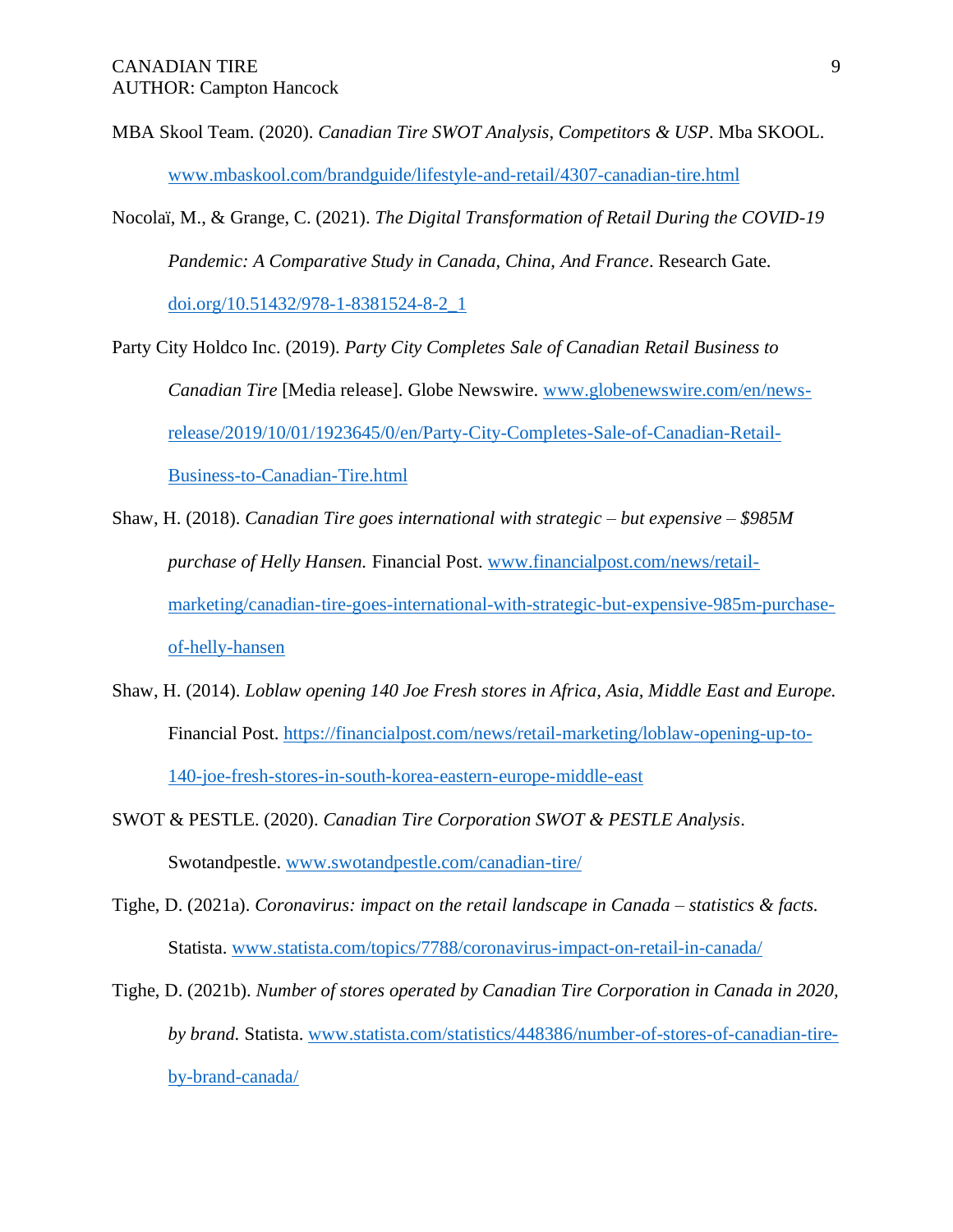# **Appendix A: Data Tracking**

## **Share Price Tracking**

The first two columns of the following table are from the Issue Backgrounder I assignment. The second column includes more recent data. In analysis of the data, Canadian Tire's share price is decreasing; the peak of share price was on October 19.

| <b>Date</b> | <b>Share Price (CAD)</b> | <b>Date</b> | <b>Share Price (CAD)</b> |
|-------------|--------------------------|-------------|--------------------------|
|             |                          |             |                          |
| Oct. 15     | 183.92                   | Nov. 12     | 181.08                   |
| Oct. 18     | 184.72                   | Nov. 15     | 180.68                   |
| Oct. 19     | 185.65                   | Nov. 16     | 177.77                   |
| Oct. 20     | 184.90                   | Nov. 17     | 176.17                   |
| Oct. 21     | 185.06                   | Nov. 19     | 173.72                   |
| Oct. 22     | 183.01                   | Nov. 22     | 173.18                   |

## **Social Media Tracking**

The following table includes the initial social media data that was collected for the Issues Backgrounder I assignment and more recent data collected for comparison. Analyzing the results, Canadian Tire clearly does not expend resources creating a notable Twitter following. Few Tweets are made; Tweets that are made have little engagement.

| <b>Date</b> | <b>Number of Tweets</b> | Likes (respectively) | <b>Re-Tweets</b> |
|-------------|-------------------------|----------------------|------------------|
| Oct. 8      | $\mathbf{1}$            | 11                   | $\overline{2}$   |
| Oct. 11     | $\overline{2}$          | 1, 11                | 1, 3             |
| Oct. 15     | $\overline{2}$          | 10, 41               | 3, 5             |
| Oct. 22     | $\mathbf{1}$            | $\mathbf{1}$         | $\overline{0}$   |
| Nov. 12     | 3                       | 1, 11, 8             | 0, 1, 5          |
| Nov. 16     | 3                       | 0, 5                 | 0, 2             |
| Nov. 19     | $\mathbf{1}$            | $\overline{4}$       | $\mathbf{1}$     |
| Nov. 22     | $\overline{2}$          | 0, 5                 | 0, 1             |